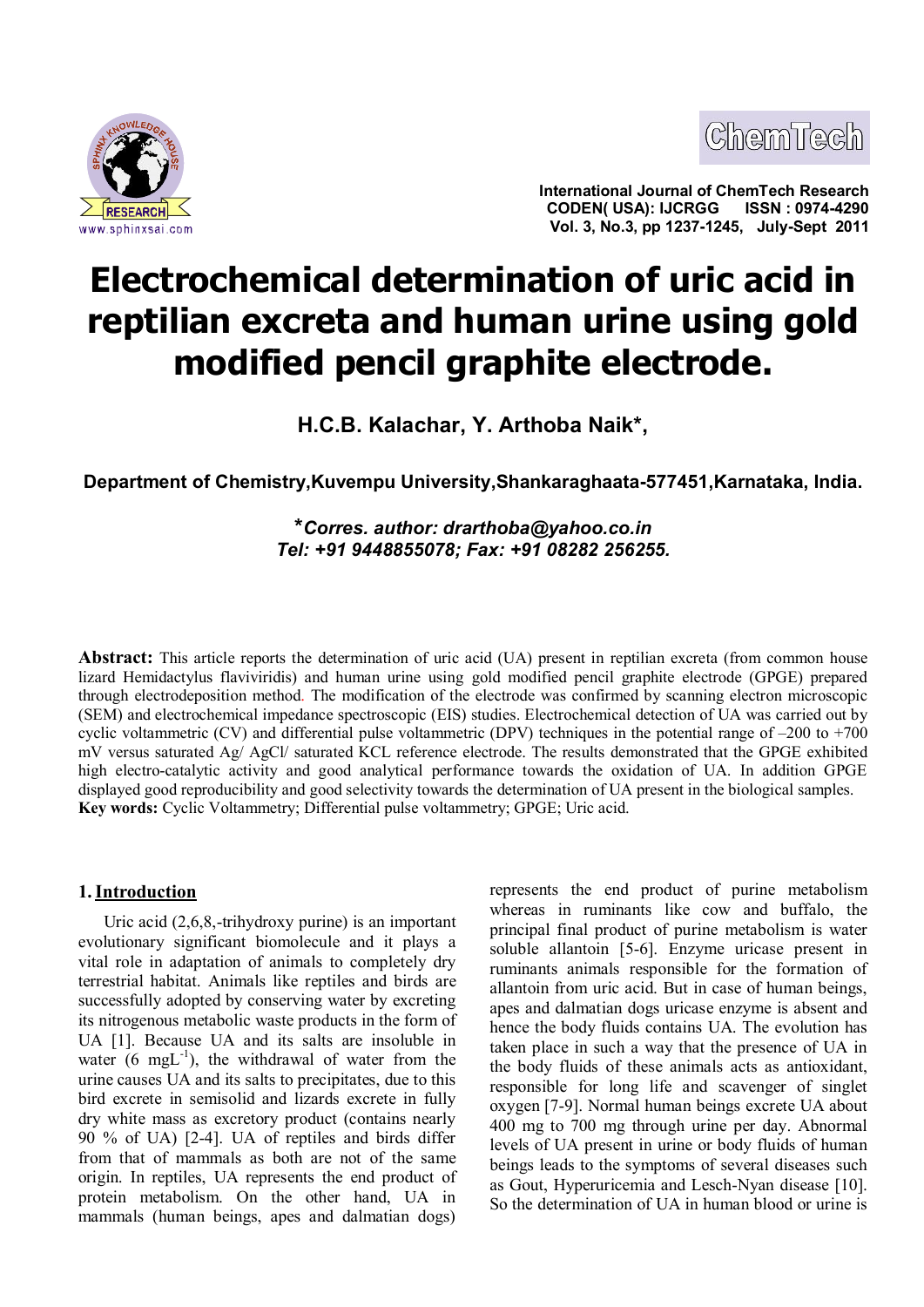a powerful indicator in diagnosing diseases and the determination of UA in reptiles and other animals had evolutionary significance. Hence it is important to develop techniques to detect UA in body fluids as well as in urine. The development of a simple and rapid methodology for the determination of UA has attracted attention in recent years. Among various methods, electrochemical method of detection of UA shows a higher selectivity and sensitivity. Electrochemical methods received much more interest because they are more sensitive, less expensive, less time consuming and can potentially be applied for real-time analysis.

In order to resolve Ascorbic acid (AA), Dopamine (DA) and UA, which are oxidized almost at similar potential on conventional electrodes, chemically modified electrodes are frequently being used. Carbon based electrodes are widely used in electroanalytical research because of their chemical inertness, relatively wide potential window, low background current, and suitable for different types of analysis. There are several types of carbon materials available that are suitable for electrochemical applications, among them glassy carbon [11-15], modified carbon nanotubes [16], chitosan-graphene modified glassy carbon [17], poly(sulfonazo III) modified glassy carbon [18], poly(vinyl alcohol) covalently modified glassy carbon [19], pyrolytic graphite [20], zinc-nickel nanoalloy coated composite graphite [21], gold nanoparticles modified glassy carbon [22], exfoliated graphite [23], pre-anodized nafion-coated glassy carbon [24], poly(p-toluene sulfonic acid) modified electrode [25] are some example.

In the present work, the GPGE electrode was used for the determination of UA present in human urine, common house lizard excreta and in buffalo urine. The low cost of GPGE and its easy fabrication could be an alternative method in the electrochemical detection of UA in routine clinical and pharmaceutical analysis.

# **2. Experimental**

## *2.1. Apparatus and Reagents*

All the voltammetric measurements were performed using electrochemical workstation (CHI 660D, USA). All the experiments were conducted in a standard three-electrode assembly incorporating pencil graphite electrode (PGE) or gold modified pencil graphite electrode (GPGE), platinum wire and Ag/AgCl (KClsat) as working, auxiliary and reference electrodes respectively. The surface morphology of the modified electrode was performed by scanning electron microscope (FEI-Quanta 200).

All the chemicals used were of analytical grade. *Uric acid* and chloroauric acid were procured from Loba Chemicals, (Mumbai, India). Potassium dihydrogen phosphates, di-potassium hydrogen phosphate were procured from Merck (Mumbai, India). Potassium hexacyanoferrate(III) was procured from Merck (Darmstadt, Germany) Double distilled water was used for the preparation of all the reagents*.*

# *2.2. Preparation of pencil graphite electrode (PGE) and gold modified pencil graphite electrode (GPGE).*

A working electrode was prepared with 2B pencil graphite leads (0.5 mm diameter) procured from Camlin Ltd (Mumbai, India).The posterior end of the pencil lead was connected to a copper wire for electrical contact, and then the pencil lead was inserted in the plastic tube and filled with epoxy resin. After 24 hours (time required for the setting of epoxy resin), the anterior end of electrode was scrapped using a sharp knife and polished using alumina slurry down to 0.05 µm on a polishing cloth.

The polished PGE was sonicated and finally washed with double distilled water. The prepared PGE was subjected to electrodeposition using chronoamperometry in 1mM chloroauric acid at the applied potential of -1.0 V versus saturated Ag/AgCl  $(KCl<sub>sat</sub>)$  electrode with a pulse width of 300 seconds. After electrodeposition the electrode was washed with double distilled water and used for the electrochemical experiments.

## *2.3. Collection of samples*

Common house lizard (Hemidactylus flaviviridis) excreta was collected from lizards dwell in chemistry building, Kuvempu University, Buffalo urine collected from farmer house near Kuvempu University, Shankaragatta and Human urine sample was collected from Health Center, Kuvempu University, Shankaragatta, India.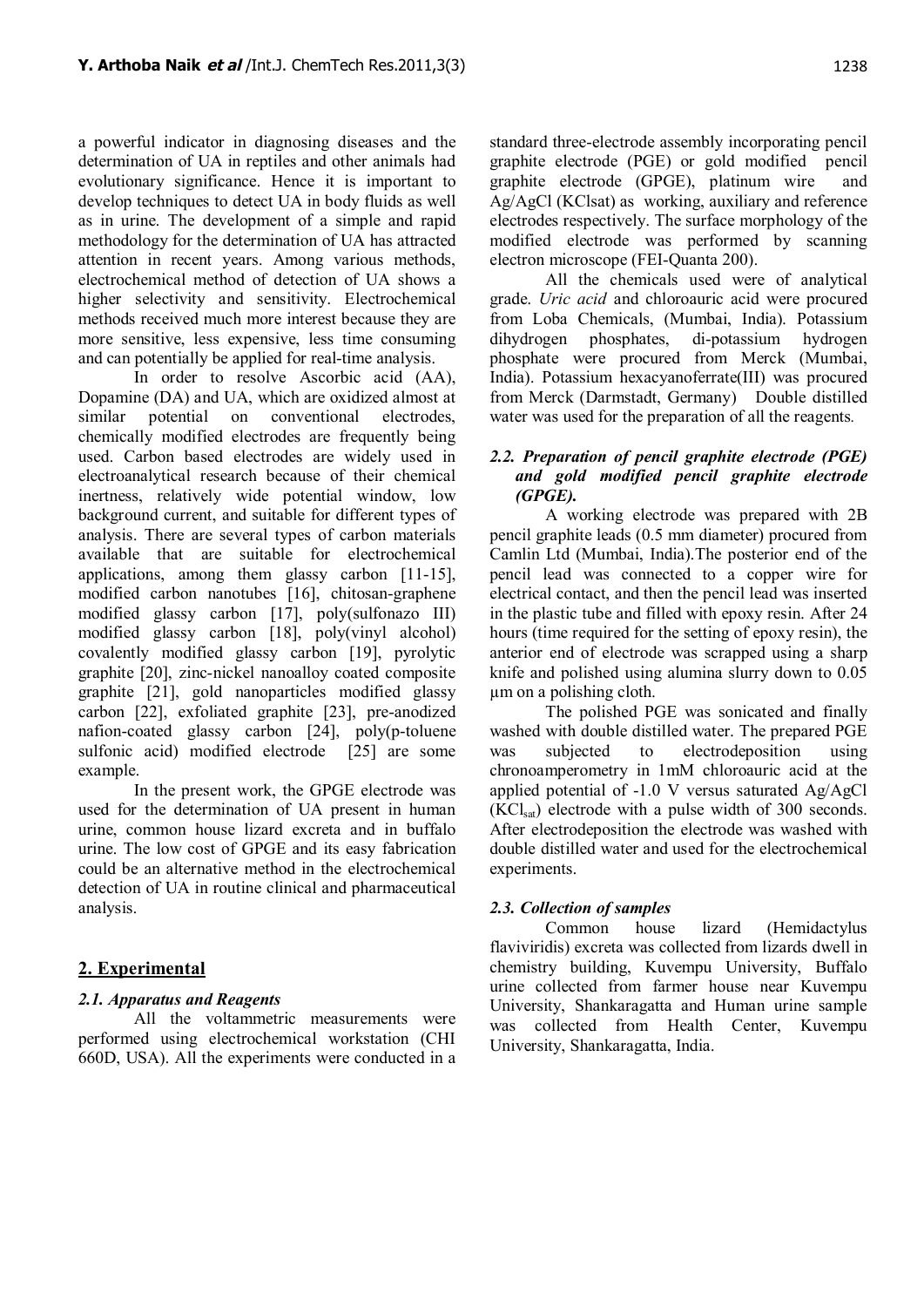

 **Fig. 1. Scanning electron micrographs of (A) PGE and (B) GPGE**

# **3. Results and Discussions**

#### *3.1. Morphological characterization of PGE and GPGE*

Scanning electron microscopy can directly represent the information of the electrode surface. Fig.1A and 1B shows the surface morphology of PGE and GPGE. As shown in the Fig.1A the surface of PGE is very smooth and uniform. The SEM pictures of PGE and GPGE showed significant difference in the surface morphology, which suggest that the gold nanoparticles were embedded onto the surface of PGE (**Fig.1B).** The presence of gold nanoparticles on the surface of the electrode increases the effective surface area and hence increased the electron transfer rate. The stability and sensitivity of the modified electrode has been confirmed by the performance of GPGE in the electrochemical investigation of  $[Fe(CN)_6]^{3-/4-}$  system.

# *3.2.Electrochemical behavior of [Fe(CN)6] 3-/4- at PGE and GPGE.*

The redox response of  $[Fe(CN)_6]^{3-/4-}$  couple is a valuable and convenient probe to characterize the electrochemical performance of the modified electrode. The performance of GPGE can be monitored via the redox behavior of  $[Fe(CN)_6]^{3-/4-}$ couple. Fig. 2A represents the cyclic voltammogram obtained at PGE and GPGE in 0.1 M KCl containing 10 mM  $K_3[Fe(CN)_6]$ . The PGE shows a reversible voltammogram with a peak to peak separation of 96 mV for the  $[Fe(CN)_6]^{3-74}$ - couple (curve b). The redox

response of  $[Fe(CN)_6]^{3/4}$  couple at GPGE was observed with a peak separation of 78 mV. The reduction in peak to peak separation potential at GPGE clearly indicated the better performance of GPGE than that of PGE. From Fig. 2A it can be seen that the magnitude of peak currents for  $[Fe(CN)_6]^{3-/4-}$  couple at GPGE was higher than that of the unmodified PGE. The increase in peak currents is attributed to the high specific surface area of GPGE and good catalytic properties of gold nanoparticles.

Electrochemical impedance spectroscopy (EIS) was used to investigate the features of GPGE surface. The electrochemical impedance spectra at PGE and GPGE for  $[Fe(CN)_6]^{3-/4-}$  couple were measured at the formal redox potential (Fig. 2B). It can be seen that at the unmodified PGE, a semicircle with an almost straight tail line is observed (curve b). The value of charge transfer resistance were determined from the Randle's equivalent circuit. The GPGE shows a straight line (curve a), implying that a diffusion controlled electrochemical process of the redox couple occurs at the electrode surface. However, the diameter of the high frequency semicircle was obviously absent due to the surface modification of the gold, suggesting that a significant acceleration of  $[Fe(CN)6]^{3-\sqrt{4-\epsilon}}$  redox reaction occurred in presence of gold nanostructures. The resistance of GPGE was much smaller than that of PGE and this may be attributed to the better conductivity of the modified electrode [26]. The impedance plots obtained were in good agreement with the CV behavior.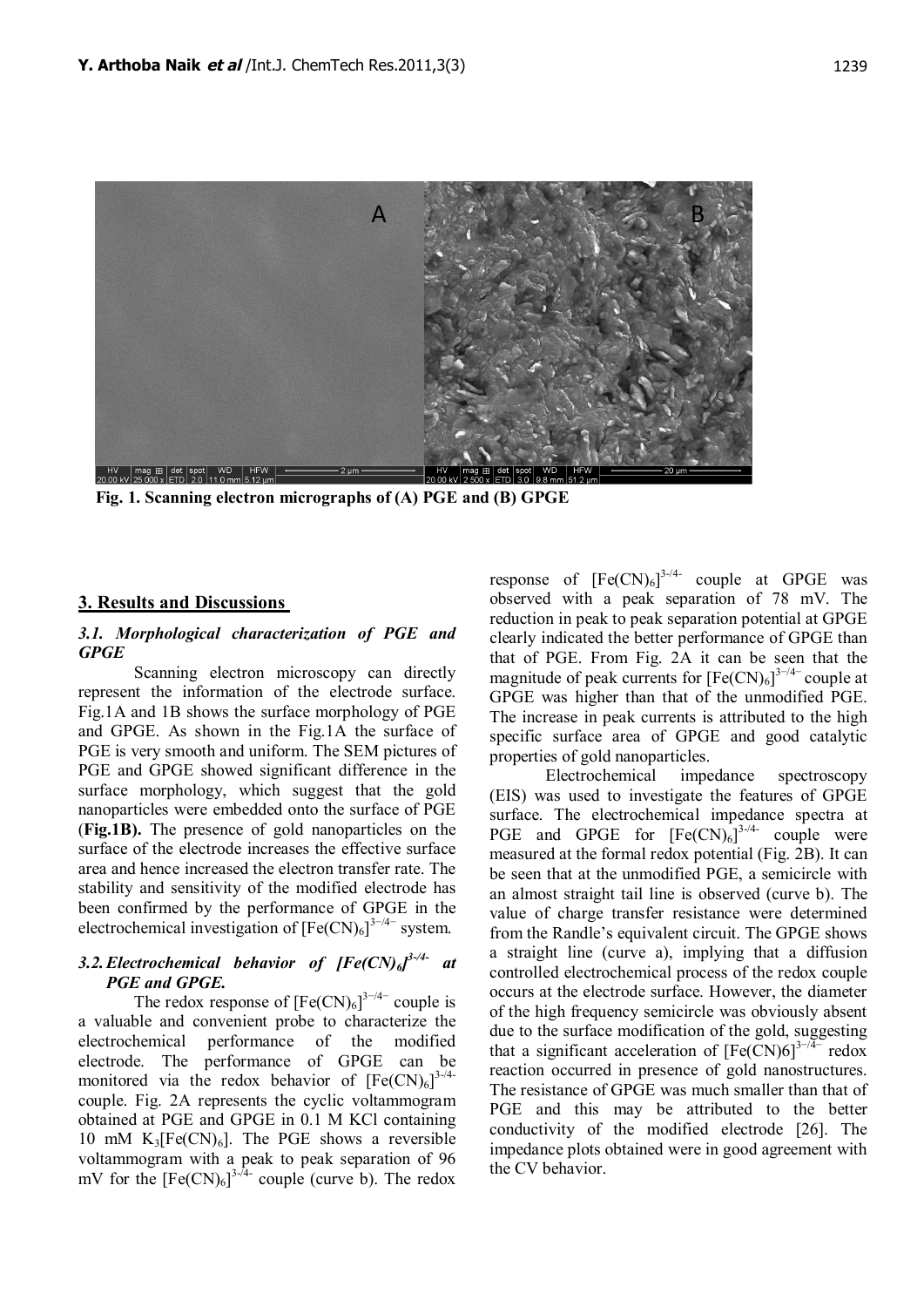

**Fig. 2.** (A) Cyclic voltammogram for 10 mM  $K_3$ **[Fe(CN)**<sup>6</sup>] in 0.1 M KCl solution at a scan rate of 50 mVs<sup>-1</sup> **: GPGE (a) and PGE (b). (B) Nyquist plots for 10 mM K3[Fe(CN)6] in 0.1 M KCl solution at GPGE (a) and PGE (b), frequency range: 10 kHz-0.1Hz. Inset of 2B is the equivalent circuit.**

#### *3.3-Electrochemical determination of UA at PGE and GPGE*

**Fig. 3** shows the electrochemical response of 0.2 mM UA at PGE and GPGE in phosphate buffer of pH 7.0. Cyclic voltammetric study shows a quasi-reversible reaction process for UA. UA is first converted to the diimine through a 2e, 2H<sup>+</sup> process (scheme 1). Under identical conditions, the GPGE produces significantly

increased peak current compared to that of PGE which provides clear evidence for the catalytic effect of gold modified PGE. GPGE shows 2.4 times enhanced current sensitivity than that of PGE for 0.2 mM UA. The reaction mechanism for the redox process of UA is as shown in scheme 1.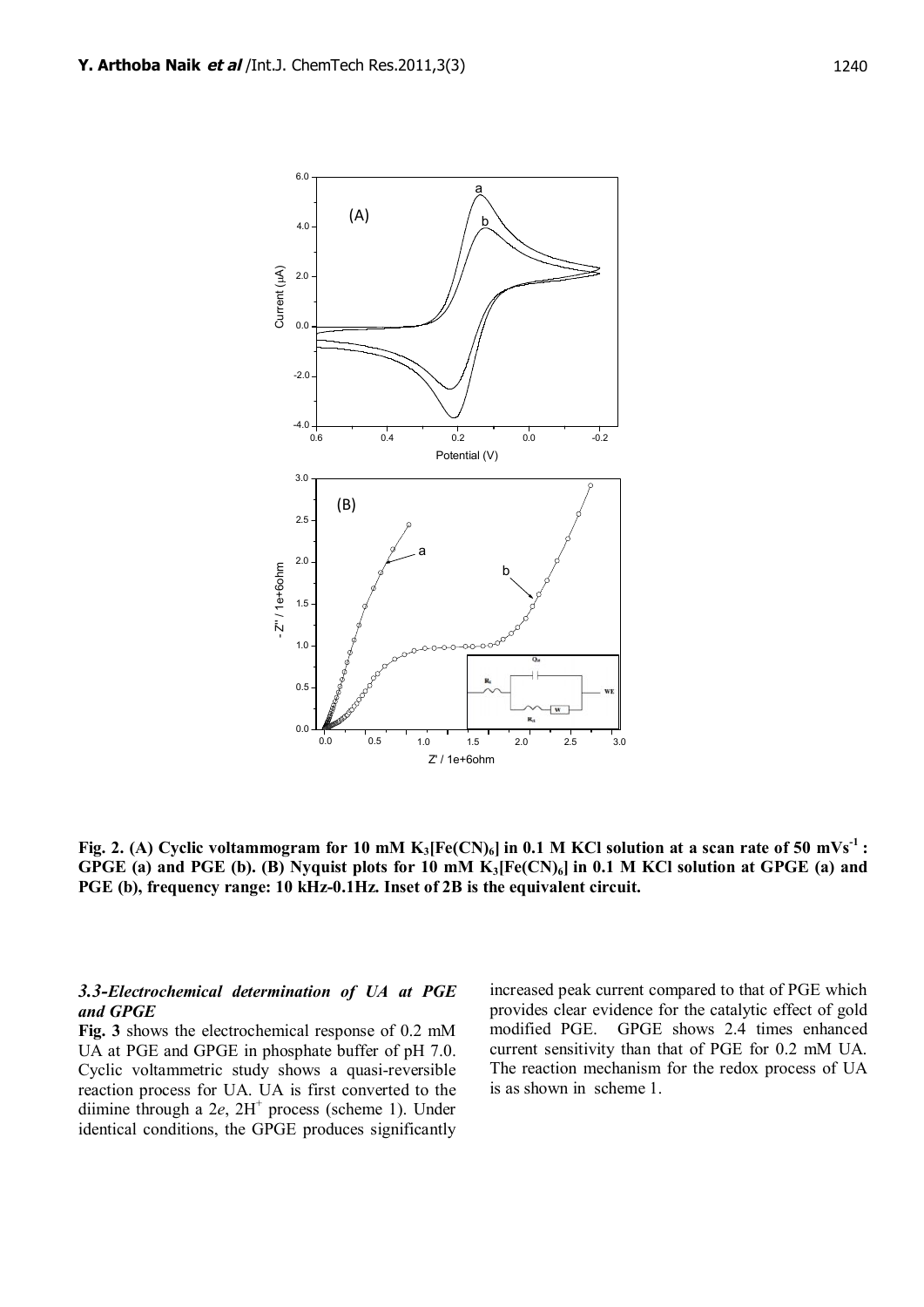

 **Scheme 1.**



**Fig. 3. Cyclic voltammograms for 0.2 mM UA in 0.1 M phosphate buffer solution of pH 7.0 at PGE (a) and GPGE (b) with a scan rate of 50 mVs-1 .**

#### *3.3.Electrochemical determination of Ascorbic acid (AA), Dopamine (DA) and UA at PGE and GPGE.*

 The major problem associated in the determination of UA present in biological sample is due to the interference caused by AA and DA, which co-exists in biological fluids at considerable amount. Usually these species oxidizes simultaneously, incapacitating selective detection of AA, DA and UA. The main objective of the present study was to utilize modified GPGE for the individual and simultaneous determination of AA, DA and UA. Before examining the simultaneous determination, the individual oxidation of AA, DA and UA has been studied using PGE and GPGE. DPV technique was used for the determination of AA (0.5 mM), DA (0.2 mM) and UA

(0.2 mM) in 0.1 M phosphate buffer of pH 7.0. At PGE, oxidation peaks for AA, DA and UA were observed at 228 mV, 153 mV and 344 mV respectively (data not shown). Fig 4 shows the oxidation peaks at - 44 mV, 136 mV and 200 mV for AA, DA and UA respectively at GPGE, which indicated the good electrocatalytic activity of GPGE.

The simultaneous determination of AA, DA and UA has been carried out at PGE and GPGE. As shown in Fig 5, (curve a) PGE was unable to separate the oxidation peaks of AA, DA and UA. However at GPGE three well resolved oxidation peaks were observed (Fig. 5, curve b). These results clearly indicated that the modified GPGE has got better selectivity and sensitivity towards the simultaneous determination UA in presence of AA and DA.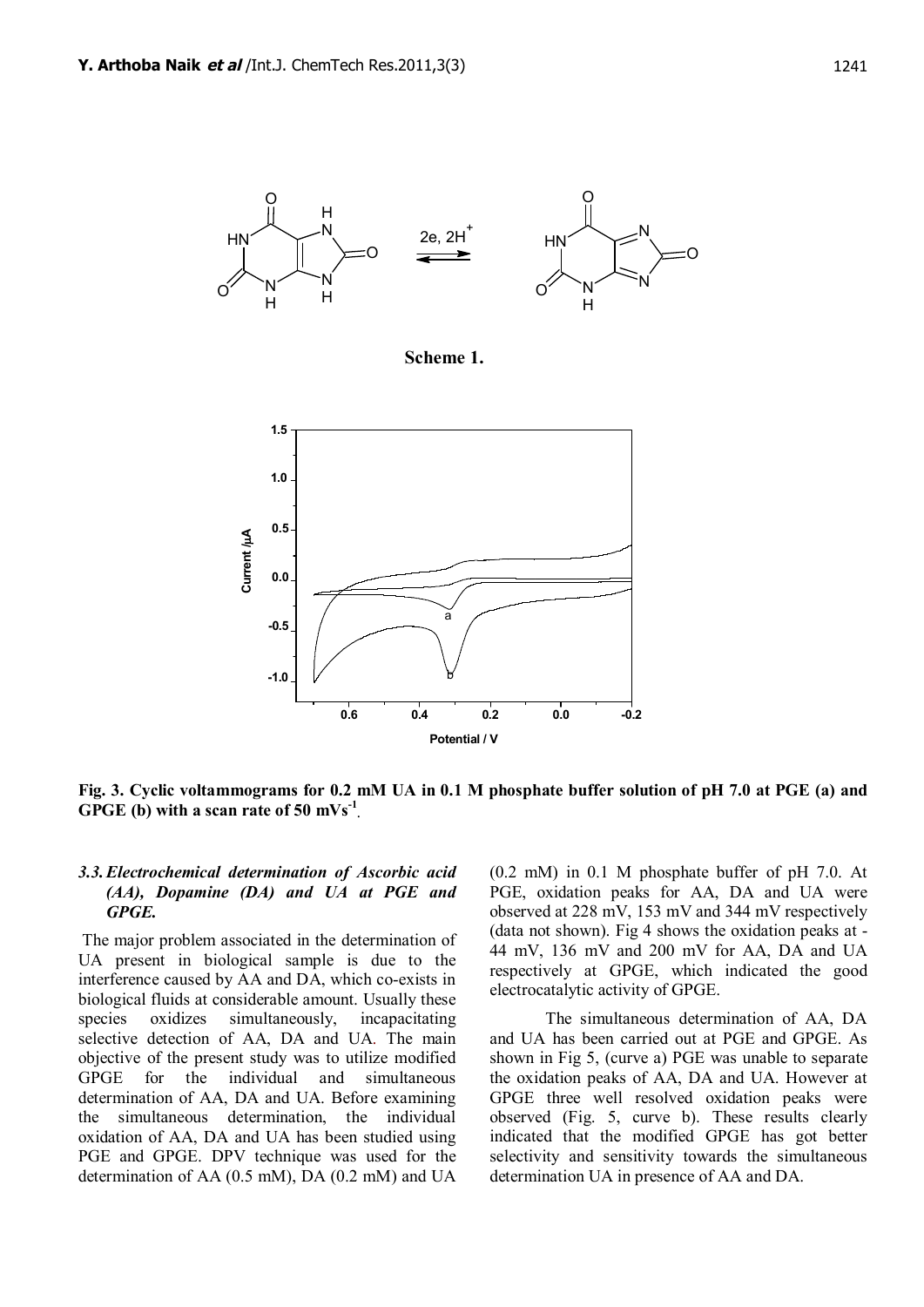

**Fig.4. Differential pulse voltammograms of 0.5 mM AA (a), 0.2 mM DA (b) and 0.2 mM UA in 0.1 M phosphate buffer solution of pH 7.0 at the GPGE.**



**Fig.5. Differential pulse voltammogram obtained for the mixture of 0.5 mM AA, 0.2 mM DA and 0.2 mM UA in 0.1 M phosphate buffer of pH 7.0 at PGE (a) and GPGE (b).**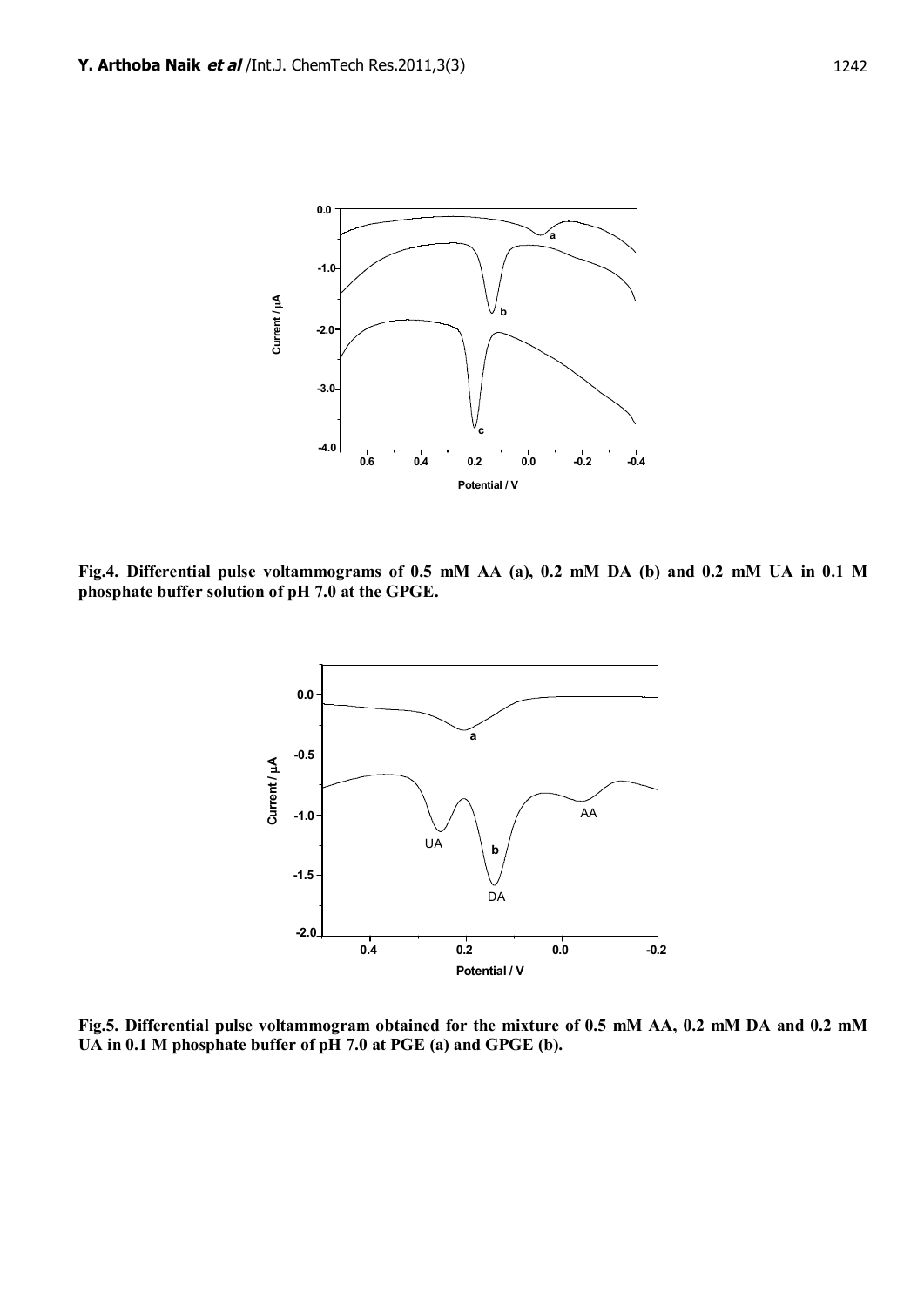

Fig.6. (A) DPV of 0.1 M phosphate buffer solution (pH 7.0) containing different concentration of UA (a $\rightarrow$ f: **0.1, 0.2, 0.3, 0.4, 0.5, 0.6 mM); (B) corresponding calibration curve based on the voltammogram.**



**Fig.7. Differential pulse voltammogarms obtained at GPGE in 0.1 M phosphate buffer solution pH 7.0 (a) human urine and (b) human urine + 2 ml of 0.08 mM commercial UA.**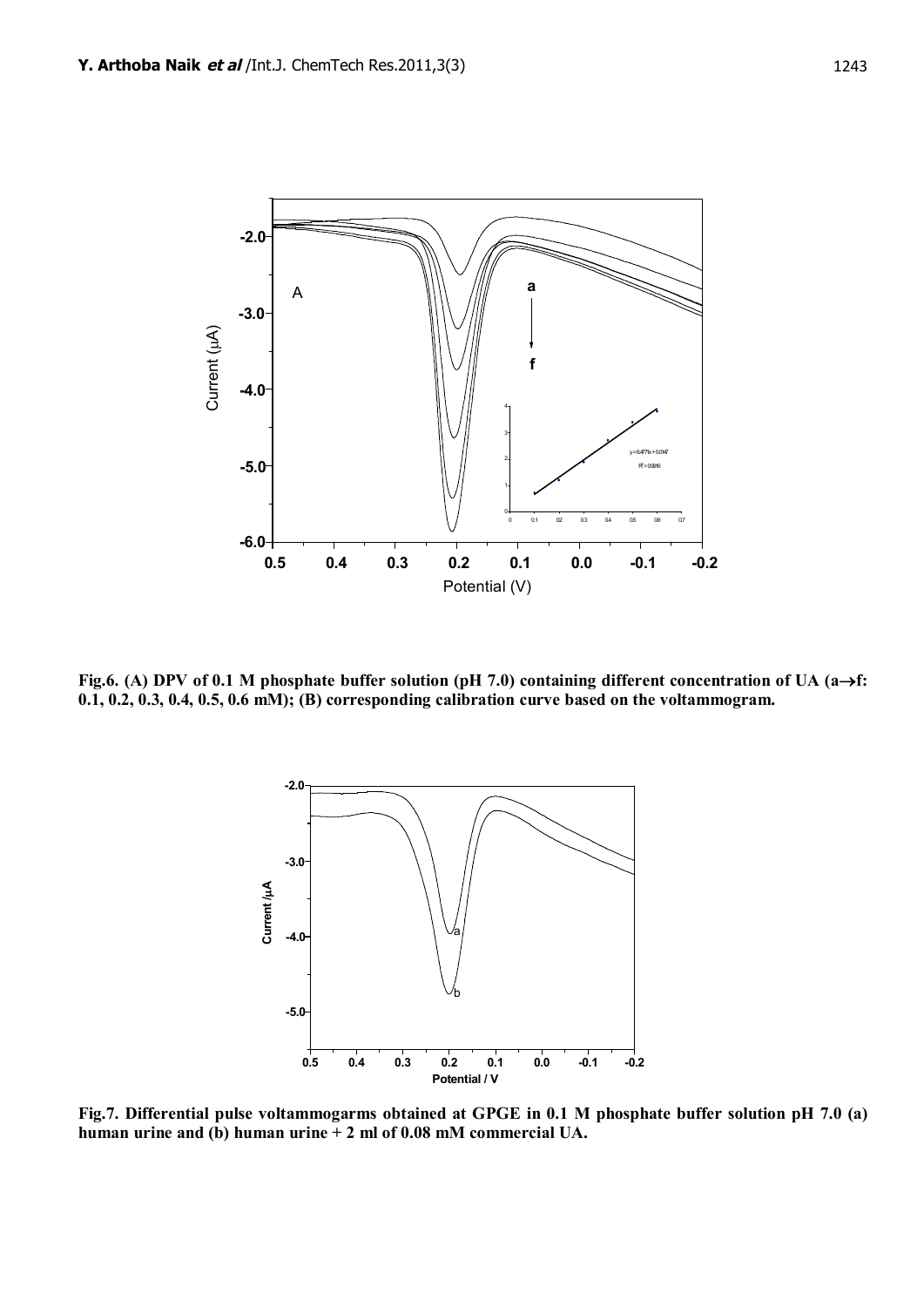

**Fig.8. Differential pulse voltammograms obtained at GPGE in 0.1 M phosphate buffer solution pH 7.0. (a) Reptile excreta and (b) Reptile excreta + 2 ml of 0.08 mM commercial UA.**

#### *3.4-Differential pulse voltammetric studies of UA at GPGE*

The determination of UA at GPGE was performed using DPV technique. Fig. 6 shows the DPV curves for different concentrations of UA in 0.1 M phosphate buffer of pH 7.0. The peak current corresponding to the oxidation of UA increases with increase in concentration. The voltammetric calibration curve for UA as shown inset of Fig. 6 is linear in the studied concentration range of 0.1 to 0.6 mM with regression co-efficient,  $R^2 = 0.9983$ .

#### *3.5-Determination of UA in real samples*

The practical utilization of GPGE for the detection of UA in the real samples was tested by determining the concentration of UA in reptile excreta, human urine and buffalo urine. A known weight (1.75 mg) of common house lizard excreta (white solid portion) was dissolved in 25 mL phosphate buffer solution of pH 7.0 and the solution was used for DPV studies as such. The dilution process can help to reduce the matrix effect in the real samples. An anodic peak at 200 mV was observed and is attributed to the oxidation of UA (Fig. 7, curve a). To confirm the observed anodic peak was due to UA, the sample was spiked with 0.08 mM commercial UA and the resulting DPV is shown in Fig. 7 curve b. An increase in the peak current confirmed that the peak observed at 200

mV was due to the oxidation of UA. The recovery rate of the spiked sample was 99.9 % [2]. The application of the electrode was extended for the measurement of UA in Human urine. Fig. 8**,** curve a shows the DPV curve obtained for 1 mL of urine in 25 mL phosphate buffer of pH 7.0. An anodic peak at 200 mV was observed and is attributed to the oxidation of UA. To confirm the observed anodic peak was due to UA, the sample was spiked with 0.08 mM commercial UA and the resulting DPV is shown in Fig. 8, curve b. An increase in the peak current confirmed that the peak observed is due to the oxidation of UA. The recovery rate of the spiked sample was 102 %.

DPV studies were also carried out for the detection of UA in buffalo urine sample. A known volume (1mL) of the sample was diluted to 25 ml with phosphate buffer of pH 7.0. No oxidation peak was observed corresponding to UA in the applied potential range. This result indicated that the urine of buffalo does not contain UA, but contains the major purine metabolic product allantoin, which is an electroinactive compound in the applied potential range. The percentage of UA present in buffalo urine is very minute [5-6].